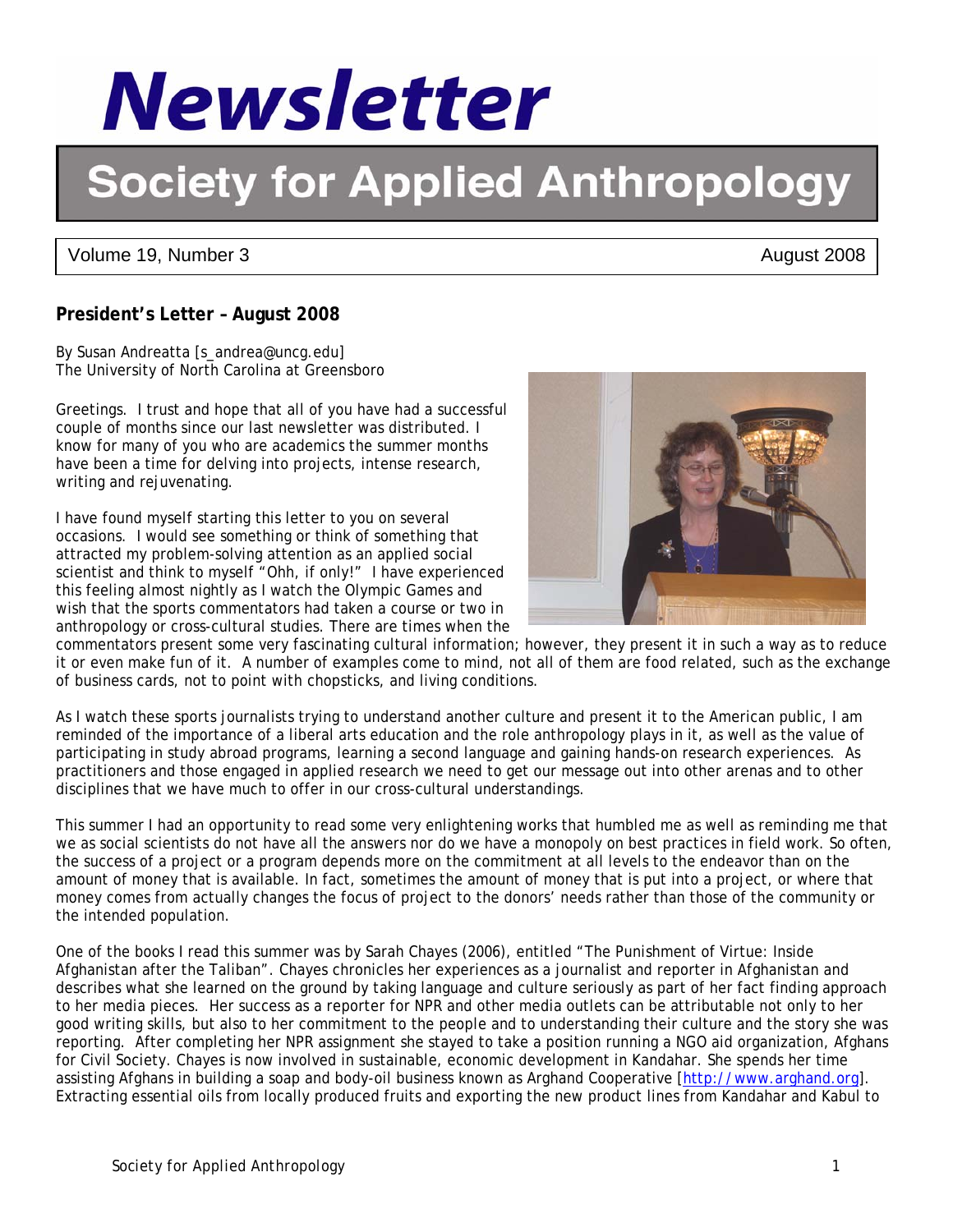## *In this edition:*

**Andreatta:** President's Letter… p. 1 Dr. Orlando Fals-Borda Passes… p. 2 *ARTICLES*  **Tunstall**: Yin Tang Anthro. & Design… p. 2 **Tso**: Identity of Anthro. & Communicating… p. 6 **Little**: Public Archaeology… Peace… p. 7 **Blount**: Discourse on Enviro. Discourse… p. 8 **Baer**: Climate Justice Movement in Australia… p. 10 **Sampat**: Discourse on Displacement… p. 14 **McKenna**: Anthropology of Censorship…p. 15 **Woodward**: FieldWorks Data Notebook… p. 19 **Pfifferling**: Physicians & *Enantiadromia*…. p. 23 *GRADUATE APPLIED PROGRAM*  Wedenoja: New M.S.U. Program in Applied… p. 25 *STUDENT COMMENTARIES*  **Jarayam**: Engaging Structures of Power… p. 26 **Hudgens**: Watch Your Step… p. 28 *BOOK REVIEW ESSAY*  **Braun**: Anthropology of Modernity… p. 30 *SFAA NEWS*  **McElroy**: Malinowski Award: Brief History… p. 34 **Stull**: Hackenberg Memorial Lecture… p. 36 Bea Medicine Travel Award… p. 37 **Haldane & Wies**: Gender Based Violence… p. 38 **Gonzalez-Clements**: SfAA Public Policy Comm… p. 39 **Jones**: American Indian… TIG... p. 41 **Lagotte**: Introducing Applied Educational Anth… p. 41 **Van Arsdale**: A Call to Activism … p. 42 **Stevens**: Tourism TIG… p. 44 **Roberts**: LPO News… p. 46 **Bennett**: COPAA: Our Presence at SfAA 2008… p. 47 **Simonelli & Roberts**: *PA* News… p. 48 **Griffith & Johnson**: From *HO* Editors' Desks… p. 51 **Hann**: SfAA Wired – Digital Publications… p. 52 **Kedia**: 2008 SfAA Meeting in Memphis… p. 53 **Simonelli**: 2009 Santa Fe… p. 54 *NEWS AND ANNOUNCEMENTS*… p. 55 *From the Editor*… p. 63

San Francisco, Massachusetts, Kansas City, Austin and Denver is transforming the participating rural communities. (For a brief summary of Chayes recent work with Afghan cooperatives, read her article in the December 2007 issue of Atlantic Monthly entitled "Scents and Sensibilities.")

Chayes' story made me think again about our work as academics. We never know who is going to be in our classes and what they may do with the information that they learn. One hopes that students will do more good than bad with their "use" of cross-culture differences and similarities and of course not all of our students will or should be anthropology majors. However, anthropological concepts, methods and theory can be used in many ways outside our discipline. I hope you will join me in championing this cause, for I believe that a greater degree of cultural awareness and tolerance would help the world become a better place for all of us.

Speaking of reaching out to others, I want to remind you that abstracts will be due on October 15<sup>th</sup> for the 2009 Annual Meeting in Santa Fe, New Mexico March 17-21. The theme for this annual meeting is "Global Challenge, Local Action: Ethical Engagement, Partnerships and Practice." I encourage you to speak out to colleagues in other areas of work who might be able to contribute to the meetings or simply enjoy being there as an engaged listener.

For those you who, like me, will soon be beginning a new semester, I wish you a very productive one.

With best wishes, Susan Andreatta

#### **Dr. Orlando Fals-Borda - 2008 Malinowski Award Winner Dies in Colombia**

We have just received word of the passing of Dr. Orlando Fals-Borda on August 12, 2008. Dr. Fals-Borda, a renowned sociologist from Colombia, was our most recent award winner and presented a brilliant, distinguished lecture during the 2008 SfAA Annual Meetings in Memphis. His lecture will be printed in a future volume [v.67:4] of *Human Organization*. The Bogota newspaper, *El Espectador*, just a few days ago published an obituary-editorial praising Dr. Fals-Borda's life work. Please visit their website to read it.

http://www.elespectador.com/opinion/editorial/articulo-orlandofals-borda . [An article about his professional life will appear in the November *SfAA Newsletter*. – Editor]

### **The Yin Yang of Anthropology and Design: Anthrodesigners and the Evolution of Anthropology and Design**

By Elizabeth (Dori ) Tunstall [Etunst@uic.edu] University of Illinois at Chicago, School of Art and Design

*Society for Applied Anthropology* 2 Anthropology and design have long histories of encounter since their establishment as "modern" practices in the 19<sup>th</sup> century. *Notes and Queries on Anthropology,* published in 1899 had sections on the analysis of the production and consumption of material artifacts, which is the knowledge domain of design. Design

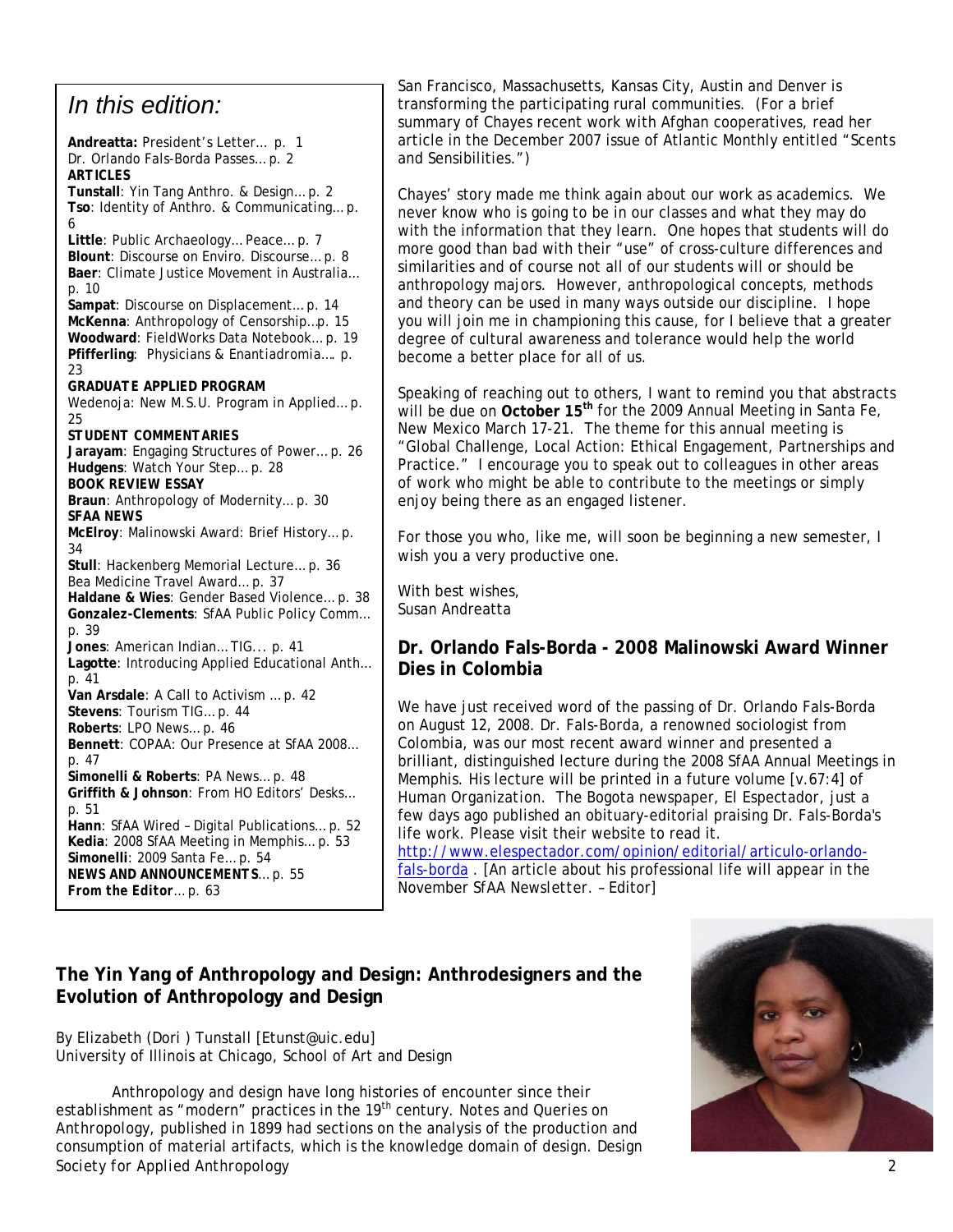"applied" anthropologist (university-based and consulting part-time). Now he is a "practicing" anthropologist (fulltime in development work). He did not completely sever the university connection, however, as he continues to serve as the major advisor to a few Ph.D. students who are working on their dissertations.

The research project that he directs is funded by the U.S. Department of Labor (USDOL), Bureau of International Labor Affairs (ILAB). The research addresses the lack of reliable estimates of the prevalence of children currently working in the carpet industry as well as the working conditions for these children, especially the existence of the worst forms of child labor, including trafficking and bonded labor. The research will examine all aspects of the supply chain that processes the wool and silk used in handmade carpets as well as the actual production of the carpets by weaving, tufting, or hand-looming. The results of this quantitative and qualitative study will increase the knowledge base on child labor and inform policy-makers.



Art wants to hear from anthropologists and other social scientists



with research experience in child labor, forced or bonded labor, child trafficking, and/or the carpet industry in India, Nepal, or Pakistan. He wants to learn from colleagues about their experiences and their methodological, theoretical, and substantive findings (trials, errors, and lessons learned).

One specific area in which Art requests assistance is that he wants to learn how other researchers have handled the issues of identifying and measuring the existence of trafficking, bonded or forced labor, and the worst forms of child labor. The heart of the research will be nationwide surveys, which means that questionnaire design is critical. Art wants to hear from his colleagues who have developed, identified, and/or utilized appropriate methodological ways to identify and measure these conditions.

His contact numbers are: Art Hansen, Research Project Director Macro International, Inc. Art.hansen@macrointernational.com Telephone (blackberry) 301-572-0827

## **Political Ecology Society (PESO) Panel on Plants and People in Madagascar**

#### **Call for Panel Participants**

by Douglas W. Hume [humed1@nku.edu] Northern Kentucky University

panel is being created for the upcoming joint meetings of the Society of Applied Anthropology and Political Ecological Society (PESO) meetings in Sante Fe, New Mexico (March 17 - 21, 2009). A

Session Title: Plant Discourses: Cultural Implications of Plants on Development in Madagascar

Session Abstract: This session explores the economic, political and religious relationships that the Malagasy have with plants and the implications of these relationships to current



*Society for Applied Anthropology* 57